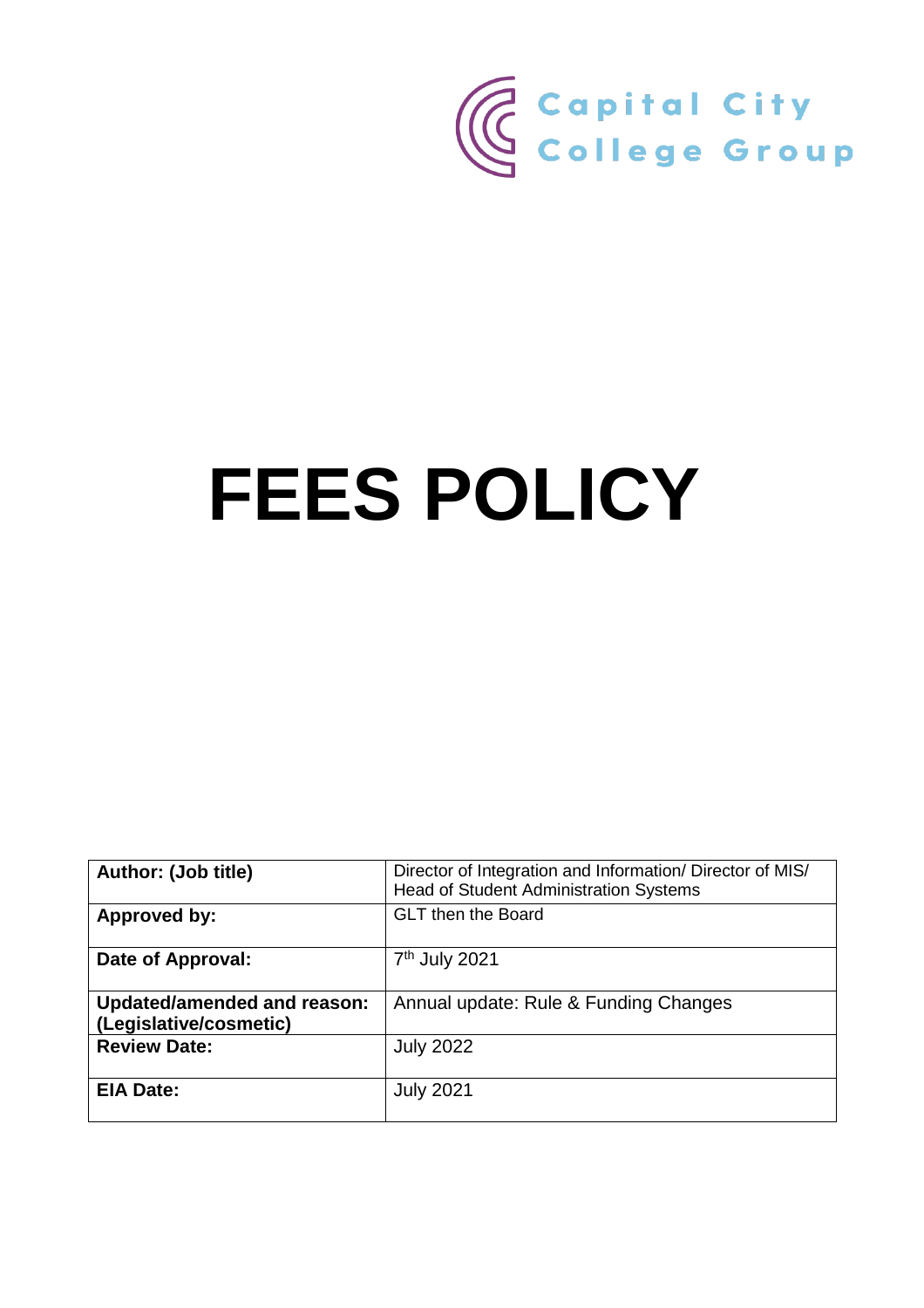# **Contents**

| 1. Purpose                                            | 3  |
|-------------------------------------------------------|----|
| 2. Scope                                              | 3  |
| 3. Free Tuition Policy                                | 3  |
| 4. Funding Rules and Fees                             | 3  |
| 5. Funded Learners: Application of Funding Body Rules | 5  |
| 6. Non-Funded Learners                                | 9  |
| 7. Payment of Fees                                    | 10 |
| 8. Bursary Funds                                      | 13 |
| 9. Implications                                       | 14 |
| Table 1: Summary Table of Government Contributions    | 16 |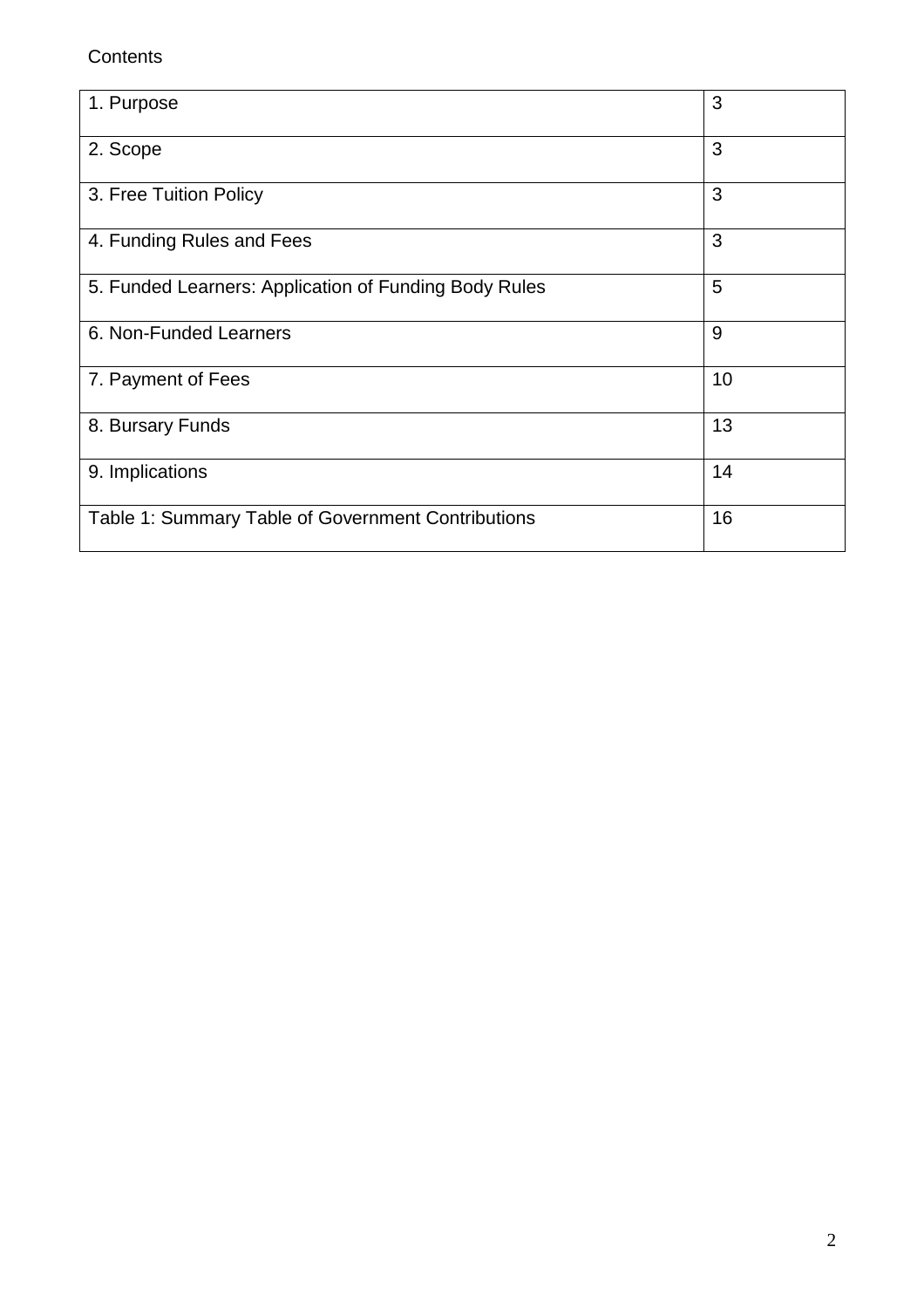## **1. Purpose**

- 1.1. This policy provides a framework for charging students fees for their tuition. It sets out the sources of funding for learners, including grants, loans, fees and payments from support funds. It makes this information accessible to learners, staff, governors, subcontractors and other stakeholders.
- 1.2. **Capital City College Group (CCCG) has adopted a policy of free tuition for all**  *funded* **students on courses up to and including Level 2.**

## **2. Scope**

- 2.1. This policy covers all CCCG provision except for courses and qualifications delivered through partnership arrangements with sub-contractors. Sub-contractors are responsible for their own policy on fees and financial contributions from individual learners.
- 2.2. The Executive Principal or nominated Vice Principal and the Operations Director CCCT have discretion to vary fees and the rules by which they are applied, provided always that they remain within the rules set by the funding bodies. This discretion includes:
	- college-wide additional fees and/or exemptions
	- changes for specific courses, and
	- exceptional fee waivers for individual learners.

## **3. Free Tuition Policy**

3.1. CCCG serves a wide range of learners, many of them from highly deprived areas of London. It seeks to remove barriers to learning as far as possible. One of the ways it does this is by eliminating fees paid by the learner. It has adopted a policy of free tuition for all funded students on courses up to and including Level 2. This means that **no funded student will be charged a fee for these courses.**

Free tuition is funded as follows:

- All learning for 16 -18 year olds is fully funded by grant income.
- Adults on courses up to Level 2 who are unemployed or on low income are fully funded by grant income.
- Adults on courses up to Level 2 whose income exceeds the limit for full grant funding but who are eligible for discretionary learner support funding (dLSF) are funded at the lower "co-funded" rate from grant income, but have the cost of their learning topped up by the value of the course fee from the dLSF.
- Adults on courses up to Level 2 whose income exceeds the limit for dLSF are funded at the lower "co-funded" rate from grant income, and the Group bears the cost of the shortfall.

## **4. Funding Rules and Fees**

4.1. *Sources of Funding:*

The Group receives funding from:

- the Education and Skills Funding Agency (ESFA) for 16-18s on study programmes and adults (19+) outside London (Adult Education Budget).
- the Greater London Authority (GLA) for adults within London (Adult Education Budget).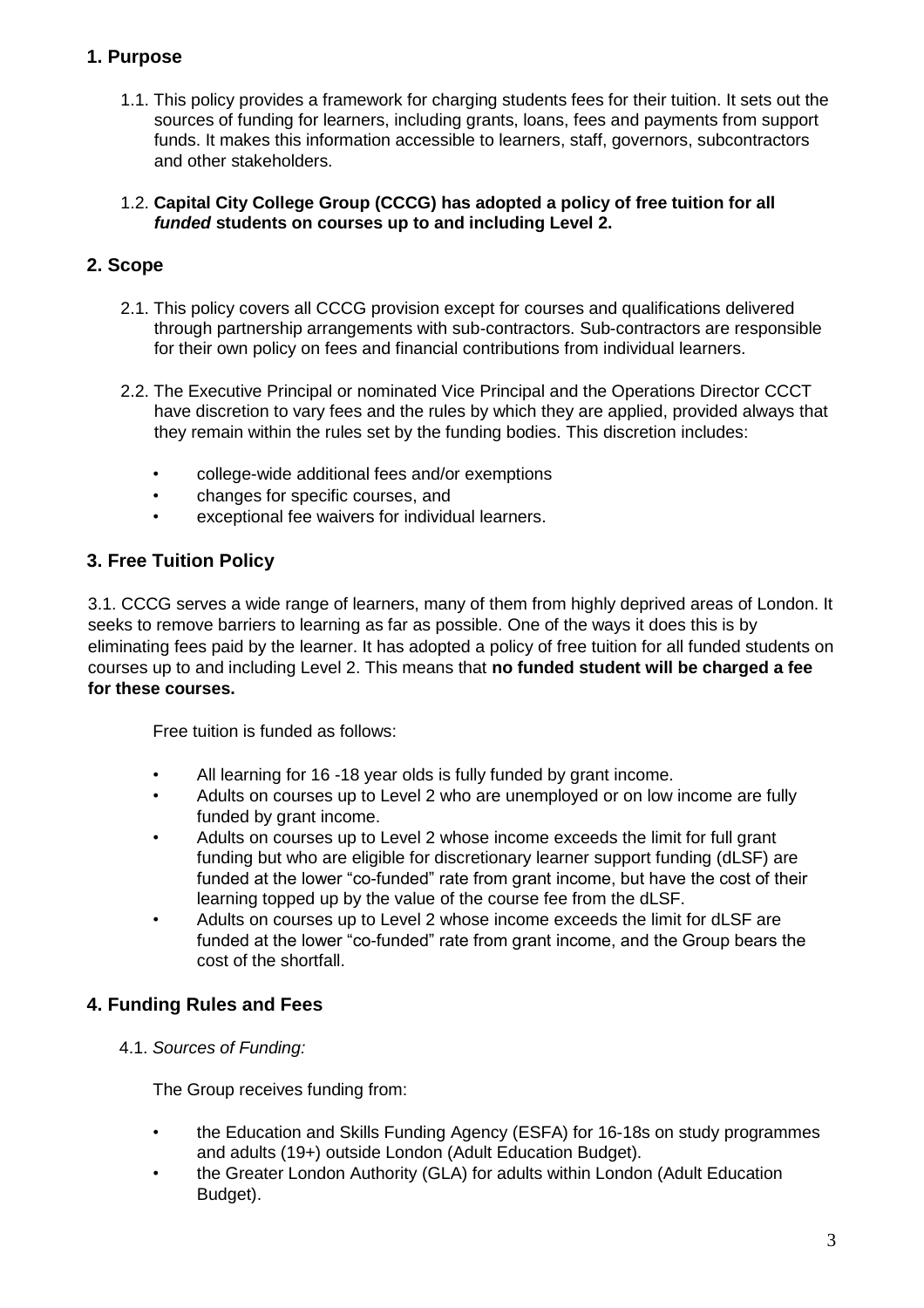- Adult Learning Loans provided by the Student Loans Company (SLC) for some adults studying Level 3 programmes.
- HE Loans provided by the SLC for some adults studying higher education programmes.
- Learner Support Funds for 16-18s, adults and loan funded learners
- The ESFA for non-levy funded apprenticeships (plus an employer fee contribution)
- Employer levy payments for levy funded apprenticeships
- Student fees for commercial courses and overseas/international learners who are not funded, plus students on loan-funded courses who do not take out a loan.

All these funding sources apply rules to their funds which the Group is obliged to follow. In most cases, there is an audit regime to test compliance and a threat of clawback if funds are improperly applied. See section 5 below.

#### 4.2. *Student Eligibility for Funding:*

To be eligible for funding students must be over 16 and **Home learners**. Home learners must meet residency criteria in the UK, as determined by the Education (Fees and Awards) Regulations 1997 and varied each year by regulations from the ESFA and the HE Office for Students (OfS). Irish nationals have the same rights as UK nationals.

The regulations include nationals of the European Economic area (plus Gibraltar and Switzerland) who have settled or pre-settled status with 3 years residency in either those countries or the UK *and* have been in the UK prior to 31st December 2020.

The regulations include other overseas nationals holding a Home Office status with 3 years residency in the UK.

Home learners also include asylum seekers meeting certain criteria with no "Restrictions to Study" on their documents.

Home learners can be:

- **Fully Funded**. All the cost of tuition is paid from grant funding.
- **Co-Funded**. A lower level of grant funding is paid, excluding a fee element. For learners on funded courses up to Level 2, CCCG will not charge the learner a fee. It will recover the fee element from dLSF wherever possible.
- **Advanced Learner Loan-Funded**. All/some of the cost of tuition is paid from an Advanced Learner Loan administered by the SLC.
- **Higher Education Loan-Funded**. All the cost of tuition is paid from a HE Loan administered by the SLC.
- **Unfunded**. Students on loan-funded courses who do not take out a loan are required to pay a fee for the full cost of their tuition, including, examinations, checks (DBS) and materials. Under-16s enrolling on a twilight or evening course are also unfunded and pay a special fee. Full cost courses have no concessions, although in some cases they are eligible for Advanced Learner Loans.

Learners not classified as "Home" are charged fees at the overseas or international rate (see section 6.3 below).

4.3. *Course Fees:*

The group sets "home" fees for every course with, a limited applicability. They are only actually charged to unfunded learners. However, they are also used to set the level of claim against the dLSF for eligible co-funded learners.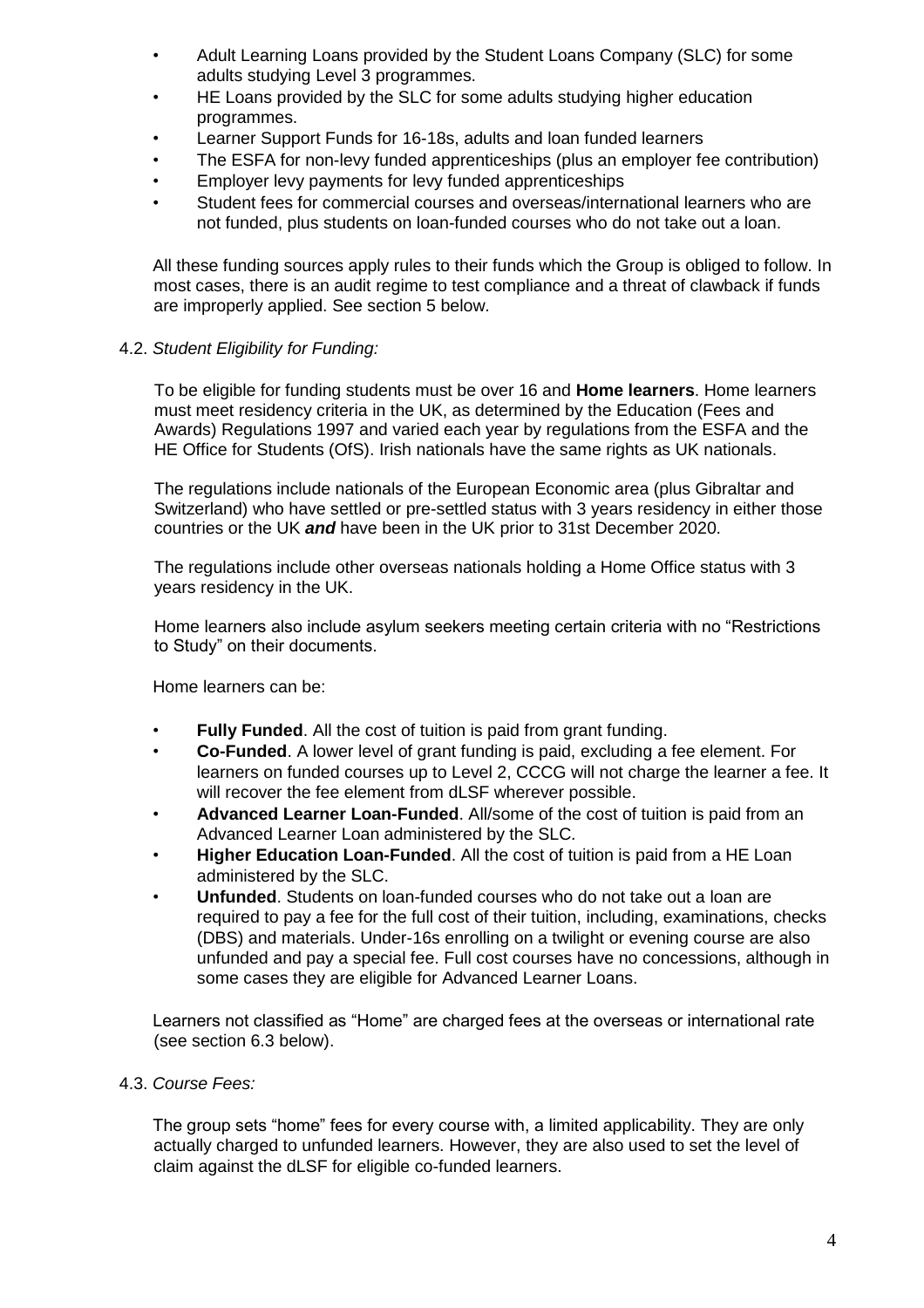• **Tuition Fees**. Tuition fees reflect the cost of delivery of the qualification or course and normally exclude costs related to materials, learning resources and equipment.

Examination and Materials fees are no longer set separately, except in the case of some level 2 Hospitality courses for adults. In other cases, if needed, they may be added to the main course fees, except courses where you can apply for an Advanced Learner Loan or a Higher Education Loan.

Fees for commercial courses and overseas/international students are higher and are set separately. See section 6 below.

4.4. *Additional Fees:*

There are some additional services where learners are normally charged a fee, although this may be waived at the discretion of the Executive Principal, the Deputy Executive Principal, the relevant Vice Principal or the Operations Director CCCT:

- For additional materials/resources not essential to completion of the course.
- For examination resits where the learner is not enrolled on a course.
- For a replacement ID card when it has been forgotten or lost by the learner.

## **5. Funded Learners: Application of Funding Body Rules**

*5.1. Learners Aged 16-18 (16-25 with an Education Heath & Care Plan):* 

Home learners aged 16, 17 or 18, at 31 August at the start of the funding year in which they begin a learning programme, plus learners under 25 who have an Education Heath and Care Plan (EHCP), are **fully funded** by the ESFA. No fees are payable by these learners.

Learners returning for a second year of a two-year further education course are fully funded on the same basis as their first year. However, this does not apply to learners progressing to a different course, or where the course is set up as two separate one year courses.

*5.2. Learners Aged 19-23:* 

Home learners aged 19 to 23 (inclusive) on the **first day** that the qualification or course commences are funded by the ESFA or the GLA, depending on their home address. They may be **fully funded**, depending on their personal circumstances or the qualifications they study, as set out below. Note that these rules are subject to variations, in accordance with ESFA or GLA guidance, and apply from the beginning of a learner's programme to its end.

A Home learner aged 19-23 years old who meets one or more of the following criteria will be considered a **fully funded** learner:

- Studying their first full Level 2 qualification.
- Studying a Level 1 course in order to progress to a Level 2.
- On provision to support progression to a first full Level 2.
- On provision up to and including Level 2, for those who already have a full Level 2, and are unemployed.
- Studying English and Maths learning aims up to Level 2 as part of the suite of English and Maths qualifications.
- Studying ESOL learning aims up to Level 2 and are unemployed.
- Studying their first full Level 3 qualification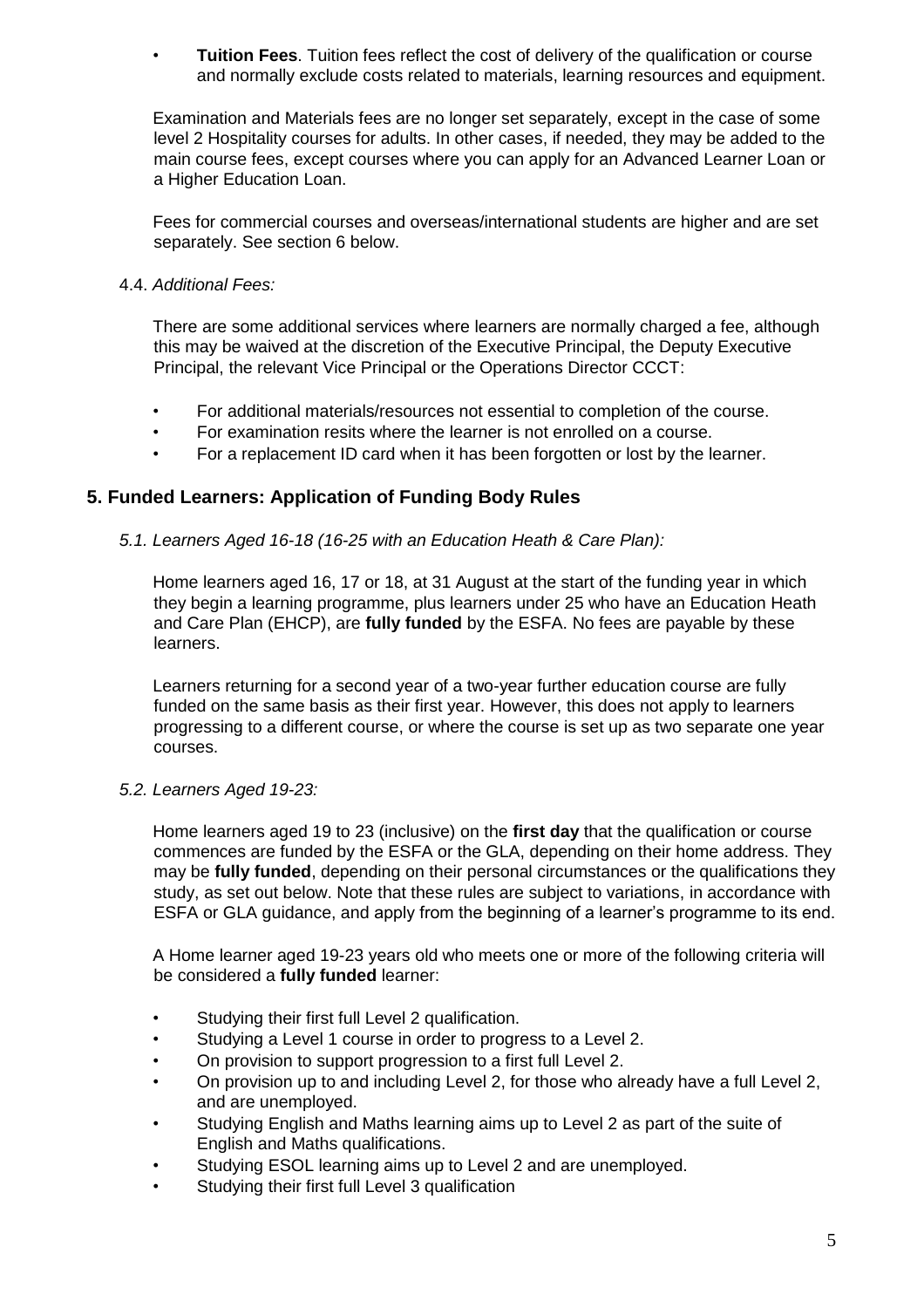- Without a first full Level 3 qualification and studying on a course eligible for the National Skills Fund.
- Resident in London and studying on a course eligible for the non-formula London Recovery Flexibility.
- Resident in London, studying on a course eligible for the Level 3 London Recovery Flexibility and either unemployed or employed on a low wage earning less than £21,157.50 per annum.
- (Other level 3 qualifications are **Advanced Learner Loan-Funded or Self-Funded**).
- Studying on provision at Level 2 or below, living and working in London and employed on a low wage earning less than £21,157.50 per annum.
- Studying on provision at Level 2 or below, living and working outside London and employed on a low wage earning less than £17,374.50 per annum.
- Studying a traineeship.

*'Unemployed'* means learners who are either:

- Receiving Jobseeker's Allowance (JSA), including National Insurance credits only
- Receiving Employment and Support Allowance (ESA), not PIP or DLA
- Receiving Universal Credit, and their earned income from employment (disregarding benefits) is less than £343 a month (learner is sole adult in their benefit claim) or £549 a month (learner has a joint benefit claim with their partner).
- Offenders who are released on temporary licence (RoTL) and studying outside a prison environment and not funded by the Ministry of Justice.
- At the College's discretion, learners who earn either less than 16 times the appropriate age-related rate of the National Minimum Wage/National Living Wage per week or £343 per month (individual claims) or £549 a month (household claims), who are on ESA Support or Income Support and want to be employed or move into more sustainable employment.

**No Home student will be charged a fee for funded courses up to Level 2**. All home students on courses up to Level 2 outside the categories above are co-funded. In cases where their income exceeds the limit for full grant funding but they are eligible for discretionary learner support funding (dLSF), CCCG will top up its income by the value of the course fee from the dLSF.

CCCG will carry out a funding assessment in order to assess which funding category the learner falls into. We will need to see evidence of benefits received and low wage.

#### *5.3. Learners Aged 24 Years and Older*

Home learners aged 24 and older on the **first day** that the qualification or course commences are funded by the ESFA or the GLA, depending on their home address. They may be **fully funded**, depending on their personal circumstances or the qualifications they study, as set out below. Note that these rules are subject to variations in accordance with ESFA or GLA guidance and apply from the beginning of a learner's programme to its end.

A Home learner aged 24 and older who meets one or more of the following criteria will be considered a **fully funded** learner:

- On funded provision up to and including Level 2 and are unemployed.
- Studying English and Maths learning aims up to Level 2 as part of the suite of English and Maths qualifications.
- Studying ESOL learning aims up to Level 2 and are unemployed.
- Without a first full Level 3 qualification and studying on a course eligible for the National Skills Fund.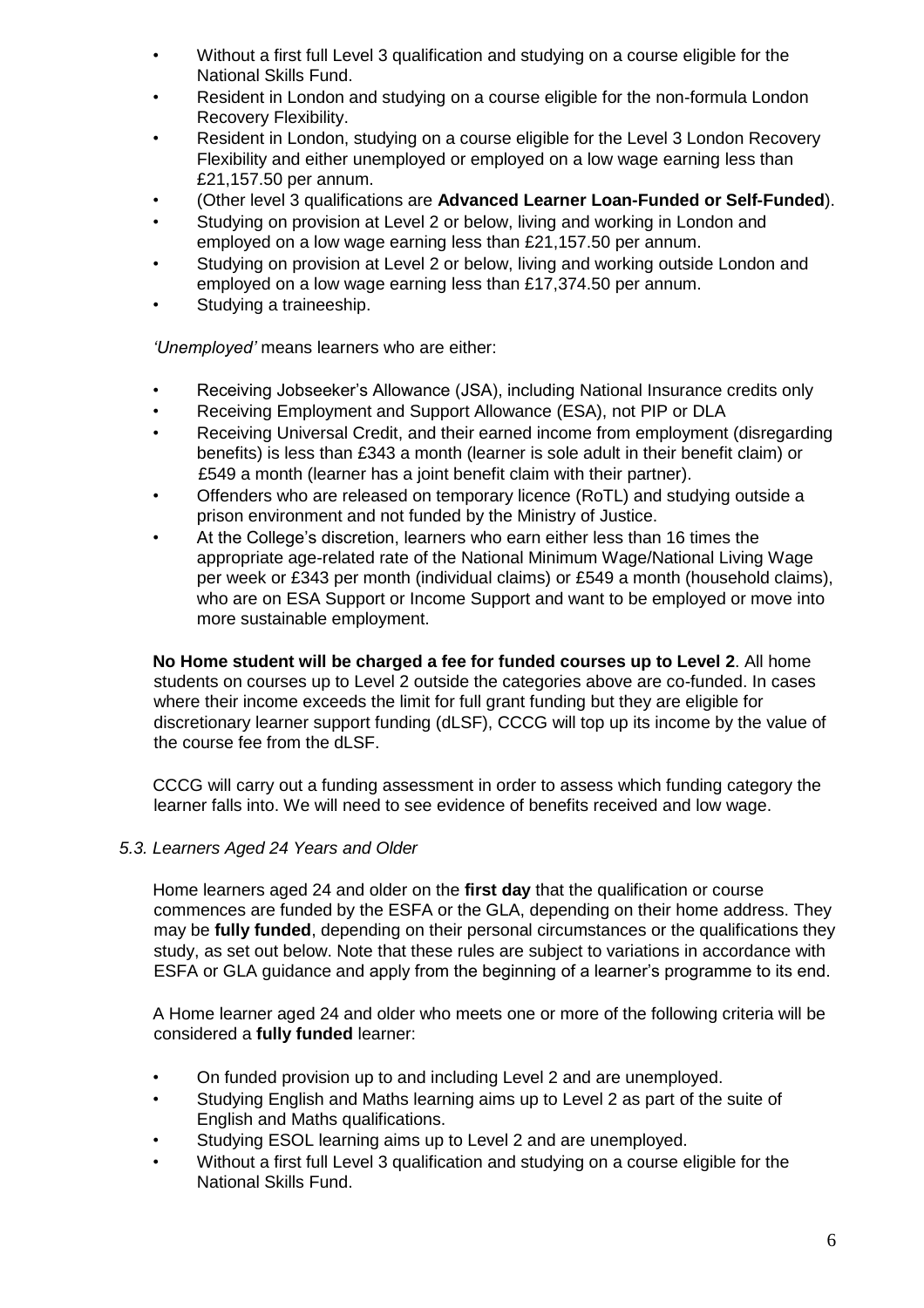- Resident in London and studying on a course eligible for the non-formula London Recovery Flexibility.
- Resident in London, studying on a course eligible for the Level 3 London Recovery Flexibility and either unemployed or employed on a low wage earning less than £21,157.50 per annum.
- (Other level 3 qualifications are **Advanced Learner Loan-Funded or Self-Funded**).
- Studying on funded provision at Level 2 or below and employed on a low wage living and working in London earning less than £21,157.50 per annum.
- Studying on funded provision at Level 2 or below, living and working outside London and employed on a low wage earning less than £17,374.50 per annum.
- Studying their first full Level 2 or Level 3 qualification and have either left the British armed forces in the past 10 years after completing four or more years of service, or been medically discharged from the British armed forces due to an injury in active service, after completing basic training.
- We will fund armed forces personnel, Ministry of Defence (MoD) personnel or civil and crown servants, who reside in London, where the learning takes place in England. We will class members of the British armed forces on postings outside of the EU, including their family members, as ordinarily resident in the United Kingdom.
- Members of other nations' armed forces stationed in England, and their family members, aged 19 and over, are eligible for funding if the armed forces individual has been ordinarily resident in England for three years and resides in London. We will not fund family members that remain outside of London.
- 24 year olds studying a traineeship.

**No home student will be charged a fee for funded courses up to Level 2**. All home students on courses up to Level 2 outside the categories above are co-funded. In cases where their income exceeds the limit for full grant funding, but they are eligible for discretionary learner support funding (dLSF), CCCG will top up its income by the value of the course fee from the dLSF.

CCCG will carry out a funding assessment in order to assess which funding category the learner falls into. We will need to see evidence of benefits received and low wage.

#### *5.4. Advanced Learner Loans*

Home learners aged 24 and over studying for level 3, level 4 or higher level qualifications (excluding Higher Education qualifications), plus those aged 19 to 23 studying for a qualification at these levels who already have a full Level 3, can apply to be **Advanced Learner Loan-Funded.**

The Student Loans Company (SLC) is responsible for administering the Advanced Learning Loans. Full details of the eligibility criteria for the Advanced Learning Loans and the application process are available from the Student Loans Company website. More information on Advanced Learning Loans can be found online:

- www.gov.uk/advanced-learning-loans
- www.slc.co.uk/students-and-customers/students-from-england.aspx
- www.gov.uk/student-finance

It is the responsibility of individuals choosing to finance their study via Advanced Learner Loans to secure their loan with the SLC; the college can offer guidance and support, but the responsibility to complete the applications process sits with the learner.

Where learners have applied for a loan from the SLC to pay for their intended course's tuition fees, written confirmation from the SLC must be presented by the learner, or the College must be able to see approval by the SLC for the loan application on the SLC's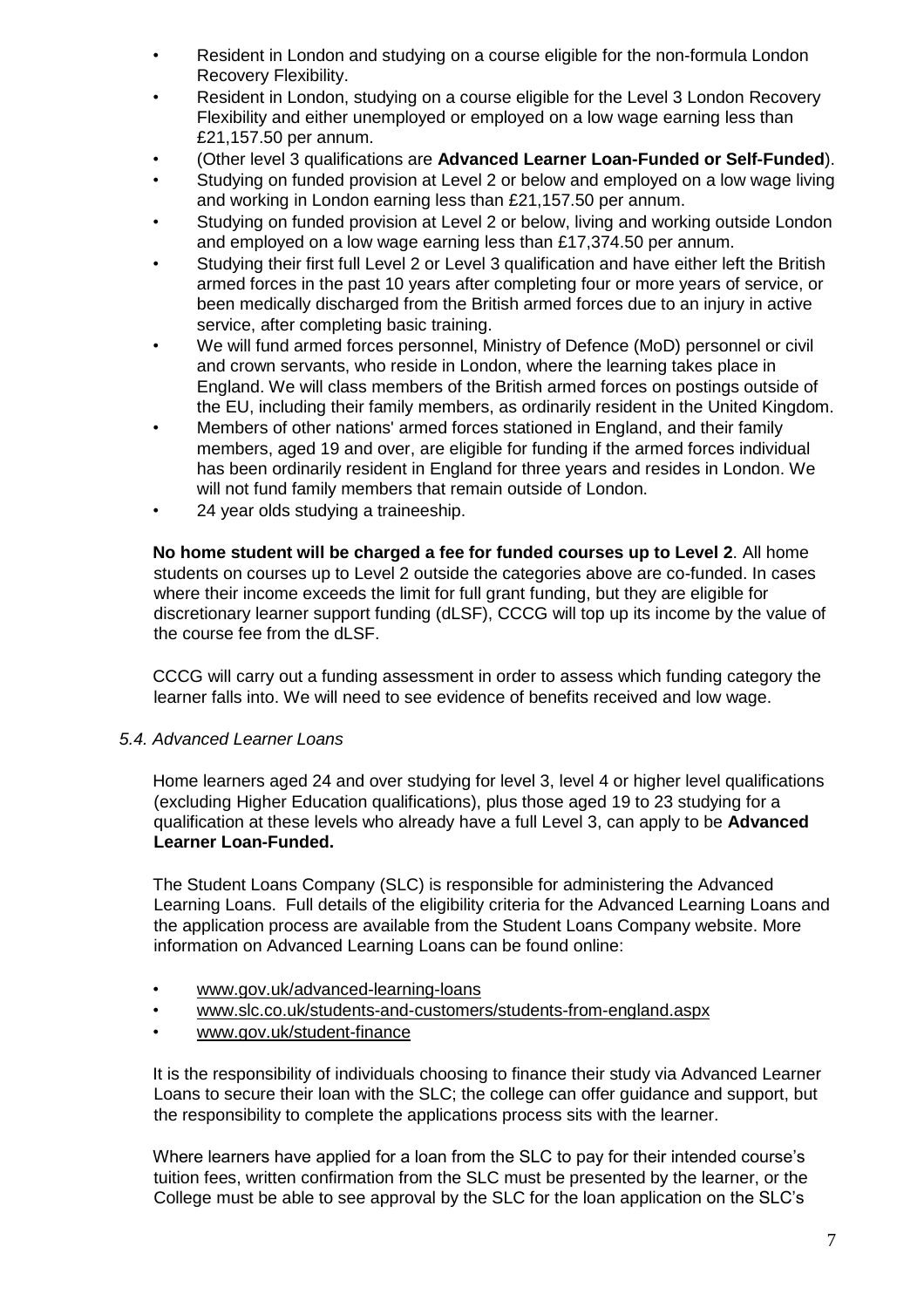portal. Loan applications to the SLC should be completed within the relevant 'qualifying period', as follows:

- Courses  $<$  14 days in duration, qualifying period  $=$  1 attendance
- Courses between 2 weeks and 24 weeks (14 days to 167 days) duration, qualifying period = 14 days from learner's first attendance on the course
- Courses greater than or equal to 24 weeks (168 days or more) duration, qualifying period = 42 days from learner's first attendance on the course

Individuals who choose not to apply for a loan, or whose loan application to the SLC is either

- not submitted within the qualifying period, or
- not agreed by the SLC by the end of the term during which the course starts

will be considered by the college to be **unfunded** and will be personally liable for the full published course fees for their chosen programme(s) of study if they wish to continue to study with us.

If the learner withdraws from the course and the SLC stops payment of course fees before the final instalment, the learner will be liable for any remaining course fee up to the end of the calendar month in which they withdraw.

Some courses are part funded by an Advanced Learner Loan and have a premium tuition fee which the individual will have to self-fund.

#### *5.5. Higher Education*

Home learners studying for Higher Education qualifications can apply to be **Higher Education Loan-Funded**.

Fees for full time Home learners studying at CCCG are capped at £6,000 per annum; and part time fees at £4,690. The OfS definition of full-time/part-time is used. Where learners are enrolled by a University partner and CCCG provide sub-contracted services, fees are determined by the University. Where applicable, module resits are charged at £950 and examination resits at £595.

It is the responsibility of individuals choosing to finance their study via HE Loans to secure their loan from Student Finance England (SFE) via the SLC. A financial assessment letter showing the contribution to be paid by the SFE is required as evidence. In certain circumstances SFE evidence may not be available at enrolment, in which case written evidence of an application being made to the SFE is accepted, as an interim measure.

The rules on whether a home EU/EEA/Swiss student is eligible to apply for an SFE loan depend on the arrival date in the UK and the year that the course started. Students should contact SFE directly for confirmation. All SFE tuition/maintenance loans are subject to eligibility criteria.

Individuals who choose not to apply for a loan, or whose SFE funding is not approved, will be considered by the college to be **unfunded** and will be personally liable for the full published course fees for their chosen programme(s) of study if they wish to continue to study with us.

Students whose fees are being paid by their employer/sponsor must supply written confirmation of sponsorship at enrolment. The confirmation must be on Company headed paper, be unconditional, state the name of the student & course, the amount of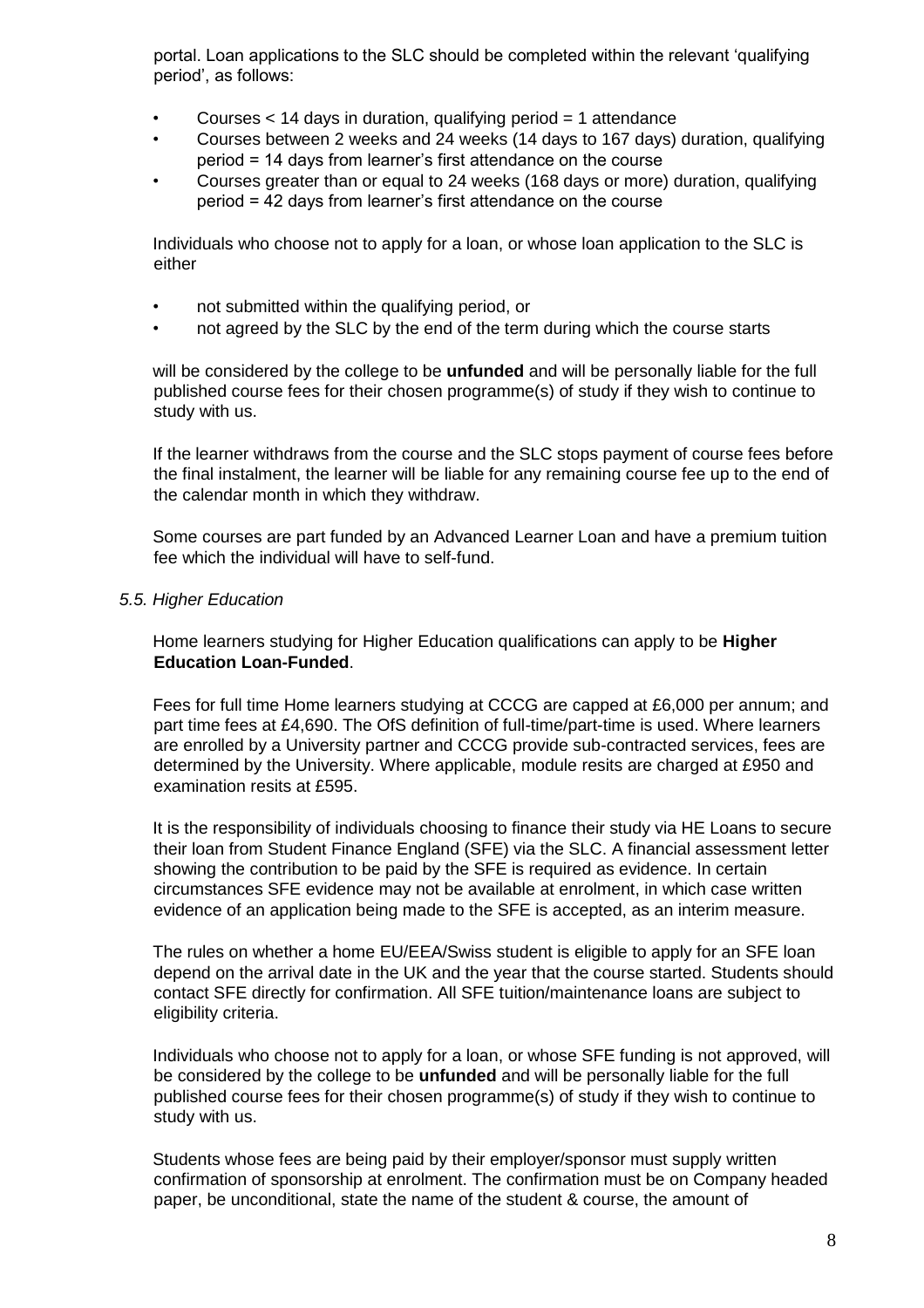sponsorship and be signed by an authorised signatory (not the student). If your employer/sponsor is only paying part of your fees you will be liable to pay the remainder yourself. Instalment plans are not available to Employers/Sponsors.

In respect of **Higher Education Loan-Funded** students following a standard academic year:

- Nothing will be charged if they withdraw/suspend before the 12th October.
- 25% of the annual fee will be charged if they withdraw/suspend on or after October 13 and before January 4.
- 50% of the annual fee will be charged if they withdraw/suspend on or after January 5 and before April 11.
- 100% of the annual fee will be charged if they withdraw/suspend on or after April 12.

#### *5.6. Apprentices*

No fees are charged directly to apprentices. Apprenticeship fees are charged to employers, the value of which depends on whether they pay the Apprenticeship Levy.

#### **6. Non-Funded Learners**

#### *6.1. Learners Aged Under 16*

There is a single date when young people can legally leave school. That date is the last Friday in June for those young people who have completed year 11. For the purposes of this document 'under 16' means of 'compulsory school age'.

School age home learners enrolling on a twilight or evening course will be charged the hourly fee rate of **£10.50 per guided learning hour** where the course is unrelated to their school programme. The enrolment of school age learners requires the prior approval of their school and their parent/guardian/carer.

Where school pupils of compulsory age wish to follow part of their programme at college, and the school has indicated their approval, the college will charge the school for the cost of this provision.

#### *6.2. Commercial and Full Cost Courses*

All full cost courses must have the authorisation of the Executive Principal, the Deputy Executive Principal, the relevant Vice Principal or the Operations Director CCCT. Course proposals must be costed by the budget holder and agreed with the Chief Financial Officer before any commitments are made. Provision must be made for charging both direct and indirect costs.

There is no free provision on commercial courses. All learners, regardless of age and home status, pay the full fee for commercial courses.

#### *6.3. Overseas and International Learners*

All non-Home learners must pay the overseas or international tuition fee rate for their course.

*An overseas student is defined as one who does not meet the 3 year residency rule for home status or hold one of the visa categories listed under the definition of an international student.*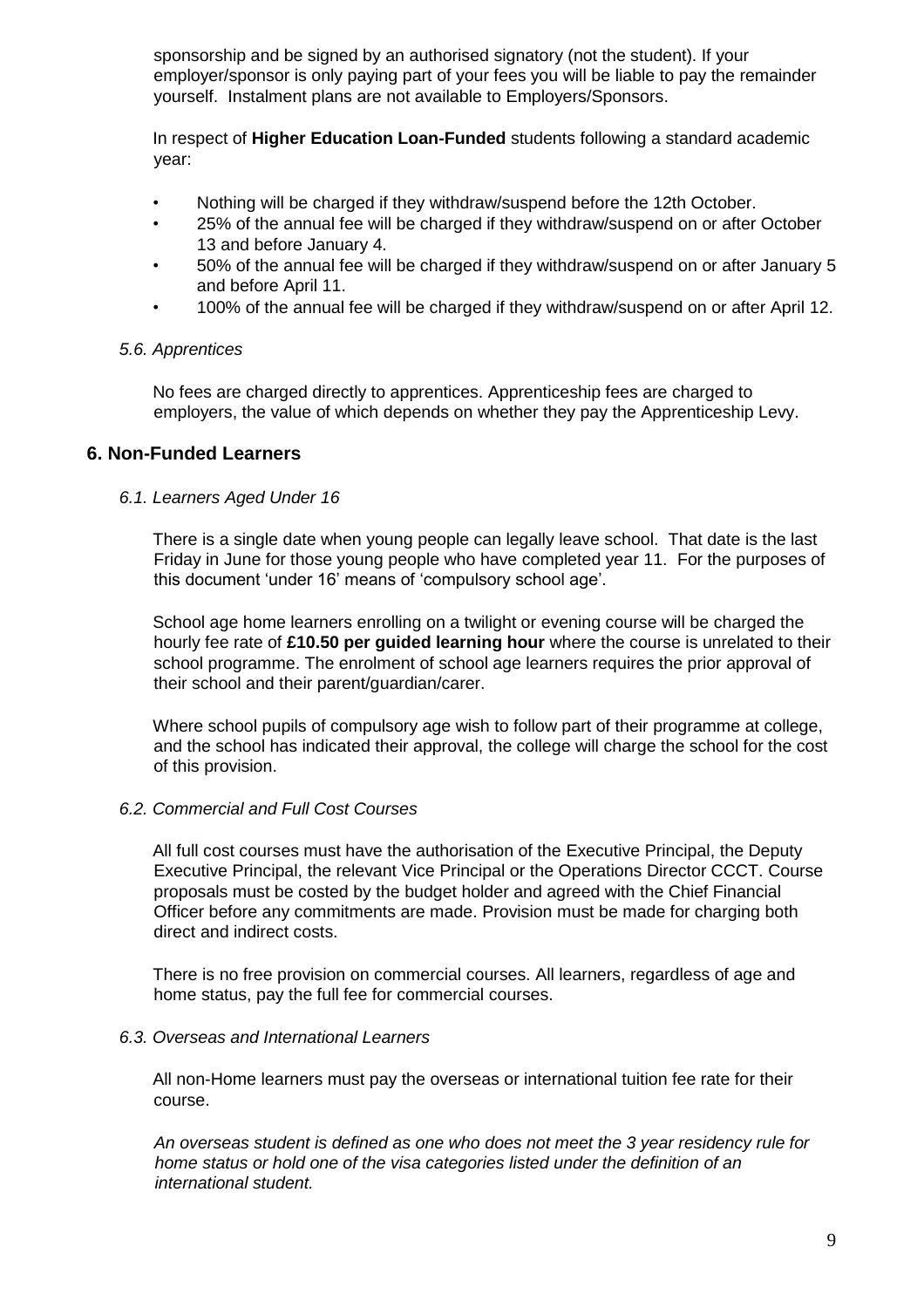*An international student will hold one of the following visas – Student Route Visa\*, Visitor Visa (for Study Purposes), Short Term Study Visa (6-11 months for English), Youth Mobility Scheme Visa and Diplomatic Exemption Visa (18+ only).* 

\*For the academic year 2021/2022 we will not be sponsoring Student Route Visa applications. Learners who require a Student Route Visa for study will not therefore be able to study with CCCG. International Students on all other visa categories listed above may still study with the college provided they meet other eligibility criteria. In addition, a Student Route Visa holder sponsored to study a course with another UK institution may study a supplementary course with CCCG.

Fees charged to International students are fully inclusive of tuition fees and the cost of the first attempt of any approved examination, except for English as a Foreign Language (EFL) courses where any examination fees are charged in addition. Learners will be charged re-sit fees for any further attempts of examinations. Any agreed additional learning support will also be charged as an addition.

International fees are set for all courses we anticipate international students to study on. Where an International student wishes to enrol on an advertised course without published international fee the international office should be contacted for the fee.

| <b>Type/Age</b>                          | <b>Course Type</b>                                                                                | <b>Tuition Fees/£</b>                             |
|------------------------------------------|---------------------------------------------------------------------------------------------------|---------------------------------------------------|
| International<br>students of all<br>ages | A levels (2 years)<br>A levels (1 year Intensive)                                                 | £8,500 -£10,500<br>per year                       |
| International<br>students of all<br>ages | Level 3 Course: BTEC Extended<br>Diplomas, Access to Higher Education<br>and UAL Level 3 Diplomas | £7,500 to £8,500<br>per year                      |
| International<br>students of all<br>ages | HE Courses: BA Degrees, Foundation<br>Degrees, and BA Top-up Degree                               | £9000<br>per year                                 |
| International<br>students of all<br>ages | <b>HNC and HND Courses</b>                                                                        | £8,500<br>per year                                |
| International<br>students of all<br>ages | <b>General English Courses and IELTS</b>                                                          | £750 - £5,580<br>$12 - 36$ weeks, 8-<br>16 hrs pw |

International Fees set for the 21/22 academic year per programme category are as follows. For specific course fees please check with the international team:

## **7. Payment of Fees**

#### *7.1. Methods of Payment*

Credit or debit cards, Barclays Pingit and direct payment into the college's bank account can all be used to pay fees. Payment by cash or cheque are no longer accepted.

We also use a third party (PaytoStudy) to facilitate cost-effective payments for International students.

#### *7.2. Instalment Plans*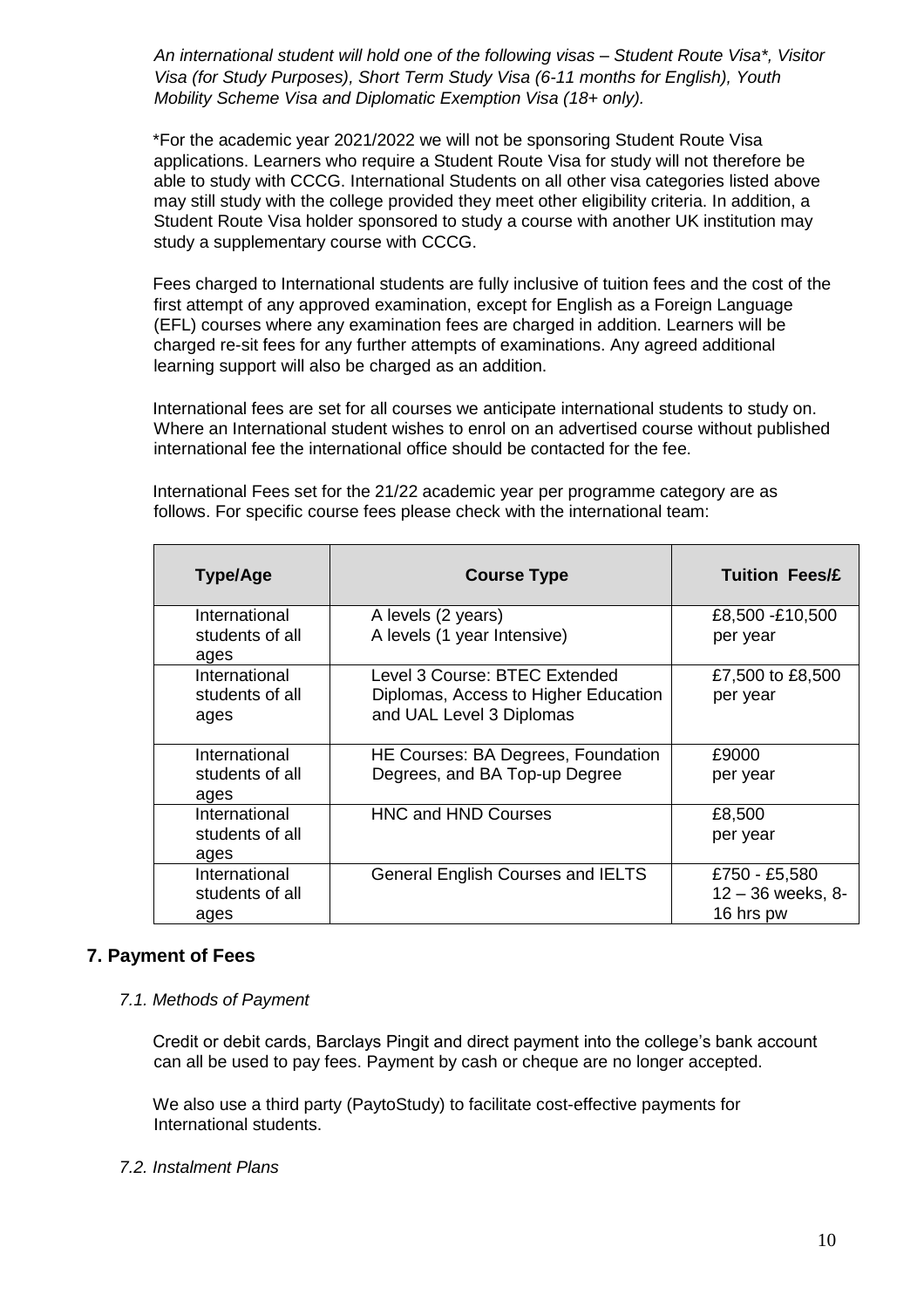All fees become due at enrolment; however, the college recognises that some students may be unable to pay their fees in full at enrolment.

Home students may be entitled to pay by instalments where they are enrolling onto a course which lasts 18 weeks or more and their total course fees exceed £200. At the discretion of the Commercial Director this facility may be extended on a case-by-case basis to International students.

All eligible students will be required to pay 25% of their total course fees at enrolment. The balance will be spread equally across 5 monthly instalments (15% each), with the first payment due on the 1<sup>st</sup>, two months after the enrolment month. So, for example, a student enrolling on 10<sup>th</sup> September would pay 25% on that date, then 15% on each of 1<sup>st</sup> November, 1<sup>st</sup> December, 1<sup>st</sup> January, 1<sup>st</sup> February and 1<sup>st</sup> March.

Students studying on a short course of e.g.18 weeks who are eligible to pay by instalments will have their repayment dates revised so that fees are paid at least one month prior to the end date of their course.

Students who are self-funding and do not pay their payments on time will have their instalment plan revised so that all fees are paid by 1<sup>st</sup> March.

Students applying for **Adult Learner Loan Funding** or **Higher Education Loan Funding** are not eligible for instalment payments and must pay the whole of their personal fee contribution at enrolment and provide evidence of any application/award to/from the Student Loans Company.

Students relying on a HE maintenance loan to pay fees will have their first instalment of 25% become due 10 days after their registration and attendance is confirmed to SFE. The second payment of 25% becomes due once their second semester attendance is confirmed. The third and final payment of 50% becomes due by 31<sup>st</sup> May.

Business organisations, sponsoring students' fees, are not eligible for instalment payments. All organisation invoices fall due for payment 30 days after enrolment.

In general, international students are expected to pay all their fees at enrolment; however, in exceptional circumstances the college may allow payment in instalments. Applications for international student instalment plans must be made to the International Officer before students attempt to enrol.

#### *7.3. Payment by Employers or Sponsors for non-Apprenticeship courses*

A learner may have made an agreement for course and other fees to be paid by their employer or sponsor. This is an agreement made between those two parties. This section does not apply to apprenticeships, where the agreement for fee payment is between the employer and CCCG.

Where it has been confirmed as part of the advice and guidance and enrolment process that the fees for the learner are to be paid by a sponsor or an employer, then formal and written confirmation of this must be submitted to CCCG. CCCG must receive any such letter of authority or payment by a third party at the point of enrolment, otherwise the learner will be asked to pay the full fees due.

If the learner has left the employment of the company that had agreed to pay the fees but is still attending the course, then the learner will be liable for any outstanding fees. It may be possible that the learner has changed employment and the new employer is willing to pay the fees. In this event, it is acceptable for the liability to the College to be transferred,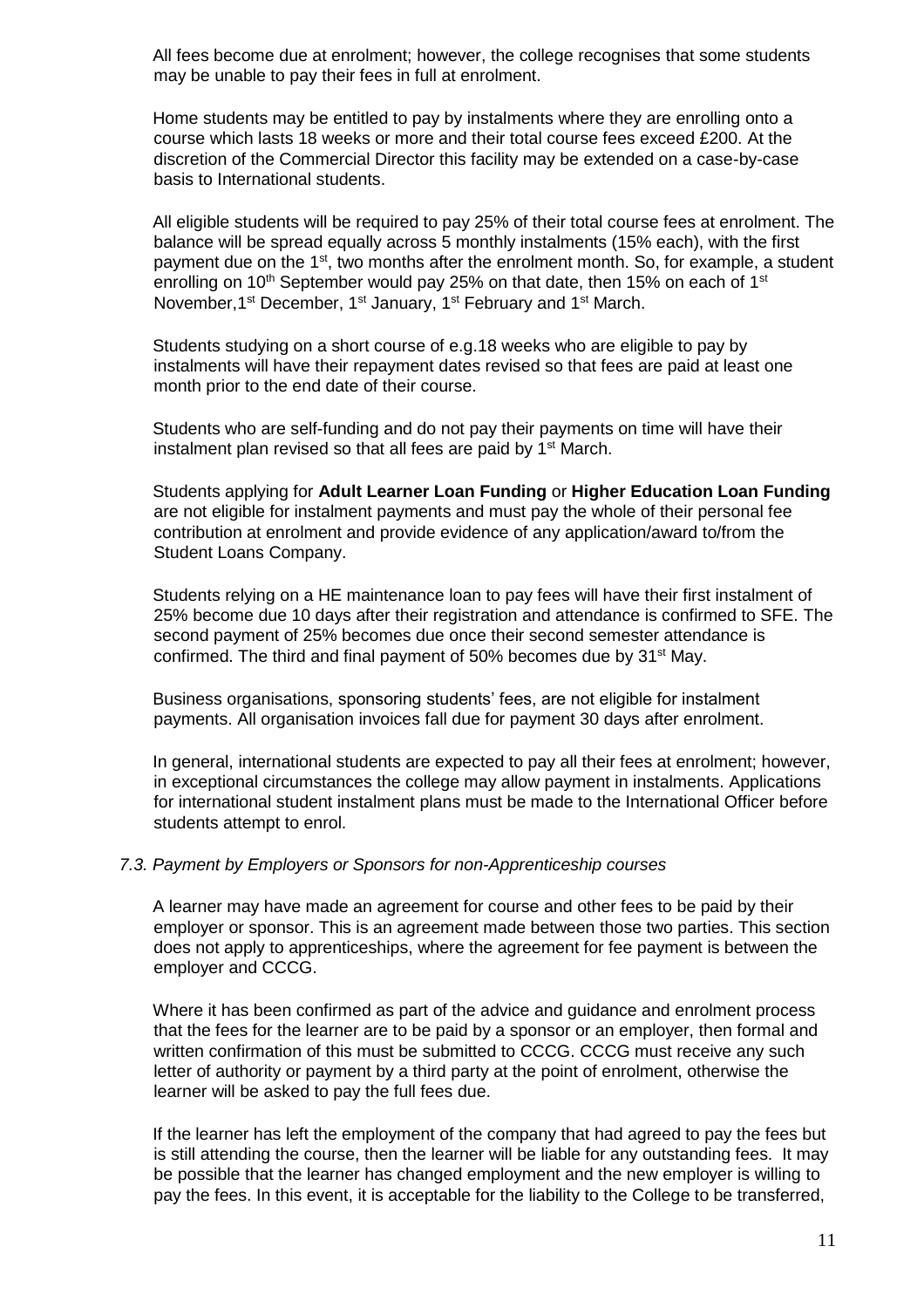provided that the new employer confirms its willingness to pay the fees in writing on its official letterhead.

In all cases, if the employer or sponsor does not pay the promised fees, then the learner is liable.

#### *7.4. Outstanding Fees*

Learners must be advised that any fees that remain outstanding beyond their due date for settlement will prejudice their continuance on the course, entry for an exam and the award of any certificates.

All outstanding fees are to be paid in full before a learner can progress onto the next year of their course or a new course at the College.

Learners who do not pay their fees may be referred to a debt collection agency, as set out in the College's Debt Recovery Procedures.

#### *7.5. College Refund Policy*

CCCG has a 'no refunds' policy, however, refunds may be considered if any of the following circumstances exist:

- The college terminates a course which has already started
- The college is not able to provide an advertised course
- The college changes the time or location of a course from that advertised
- The college cancels an examination
- The college recommends a student transfers to a course with a lower fee
- The college has overcharged a student or assessed their fees incorrectly
- Medical conditions, certified by appropriate medical professionals, resulting in the student having to leave the college completely
- You notify the college, in writing, you are withdrawing at least 7 days before the course starts

If after enrolment you decide to withdraw from your course for any other reason you will not get a refund. If we have agreed for you to pay in instalments, then you must pay all unpaid instalments immediately.

Refund applications will only be considered if received on a correctly completed form, available from all college centres on request. Where refunds are declined CCCG may issue a credit note or voucher for another college course, as an alternative.

Where the college terminates a course which has already started, you will receive a full refund of all amounts paid. We will consider full or partial refunds in some other cases, for example where learners have paid the full fee and we are unable to deliver the full qualification/ experience as marketed or expected within a reasonable timeframe. (This would not apply if we deliver via a different methodology). The decision will be made on a case-by-case basis by the Executive Principal or nominated Vice Principal or the Operations Director CCCT.

All other refunds will be subject to deductions for classes already attended, the examination fee where the college has already registered your entry, unpaid student membership fees, unpaid fees in respect of other programmes of study and an administration fee of £30.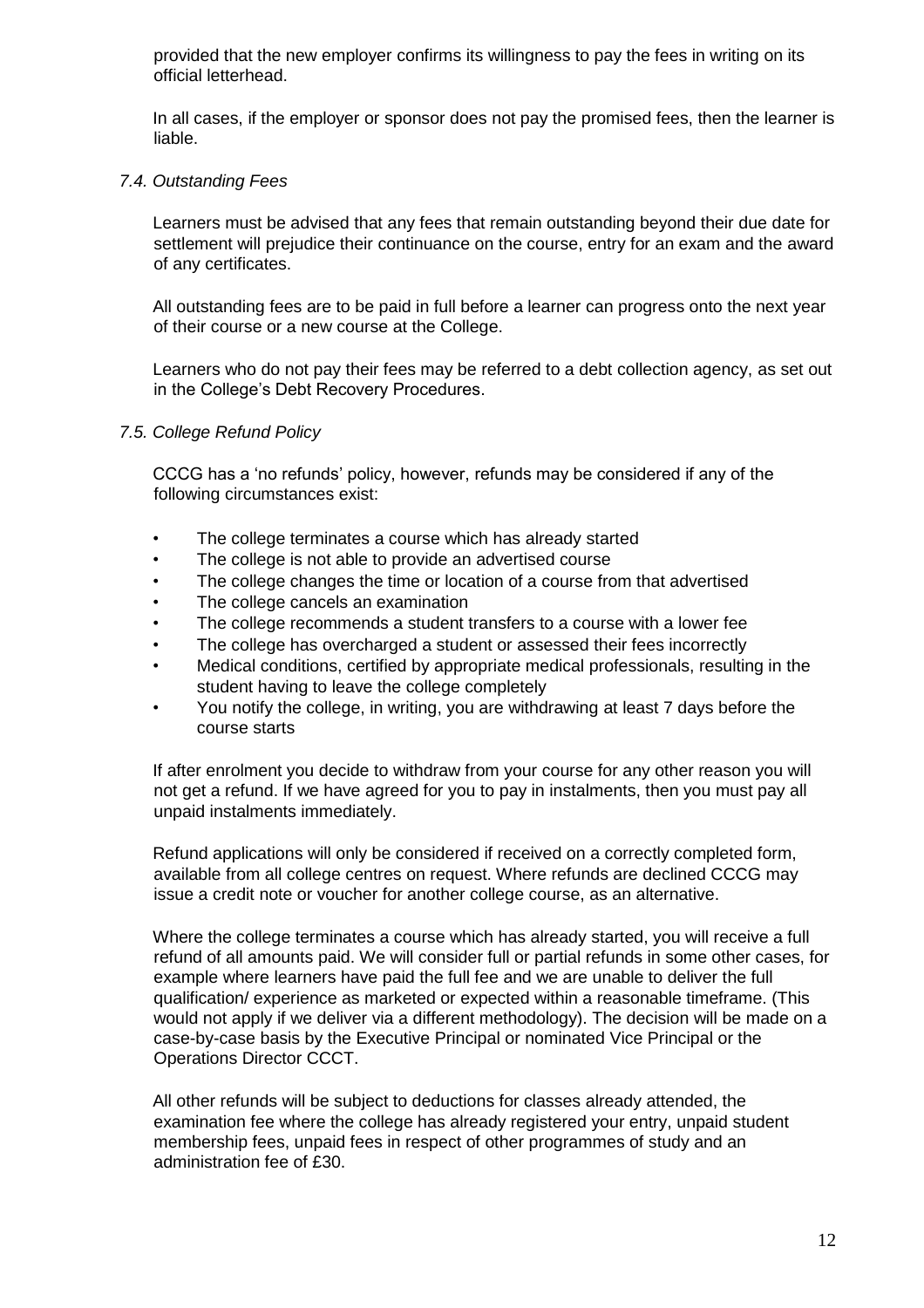Refunds will be made to the person or organisation who has made the payment to the College, be this the individual learner, a sponsor or the Student Loans Company.

For Higher Education courses only:

- CCCG will make payment to learners to cover any additional travel costs incurred by them if they are affected by a change in the delivery location of their course, or will make funding available to offset these additional costs.
- If it is not possible for CCCG to continue to deliver a course, we will make a payment to cover any additional maintenance costs and/or lost time incurred by a learner. CCCG will also make a payment to cover any tuition and/or maintenance costs incurred by a learner where these are of a greater value than they would have incurred had CCCG continued to deliver a course for which they were enrolled.

#### *7.6. Refunds for International Students*

For international students whose visa application is refused, any deposits paid will be refunded less an £100 administration charge; except where the applicant has knowingly falsely represented themselves, submitted fraudulent documentation or failed to disclose material facts. Where the College believes the refusal is due to a UK Visas and Immigration (UKVI) mistake, then the refund will only be made on completion of an Administrative Review, initiated by the student.

All UKVI decision letters should be forwarded to the International Office within 4 days of receipt. Deposits will not normally be refunded in any other circumstances. If you successfully obtain your visa but elect not to study at CCCG then you will forfeit your entire deposit.

#### *7.7. Disclaimer*

The college will do all that it reasonably can to provide the educational services as described on its website, in the prospectus or in other documents issued to appropriately enrolled students. Sometimes circumstances beyond the control of the college mean that it cannot provide such services. Examples include (but are not limited to):

- Industrial action by college staff or third parties
- The departure of college staff (in this situation the college will provide cover wherever possible)
- Power failure
- Acts of terrorism
- Lockdowns or other restrictions due to pandemic diseases
- Damage to buildings or equipment

The college will not provide a refund of fees paid in the event of such circumstances.

In the event that your course has to be taught remotely or moved to another centre you will not automatically be entitled to a refund. You will need to make a case to the Executive Principal which will be considered on its own merit.

#### **8. Bursary Funds**

#### *8.1. 16-18 Bursary Scheme*

Learners aged 16-18 who experience hardship and can be identified as being in need of financial support, may be eligible for a bursary. Learners in the following groups may be eligible for and receive the maximum bursary of £1,200 a year: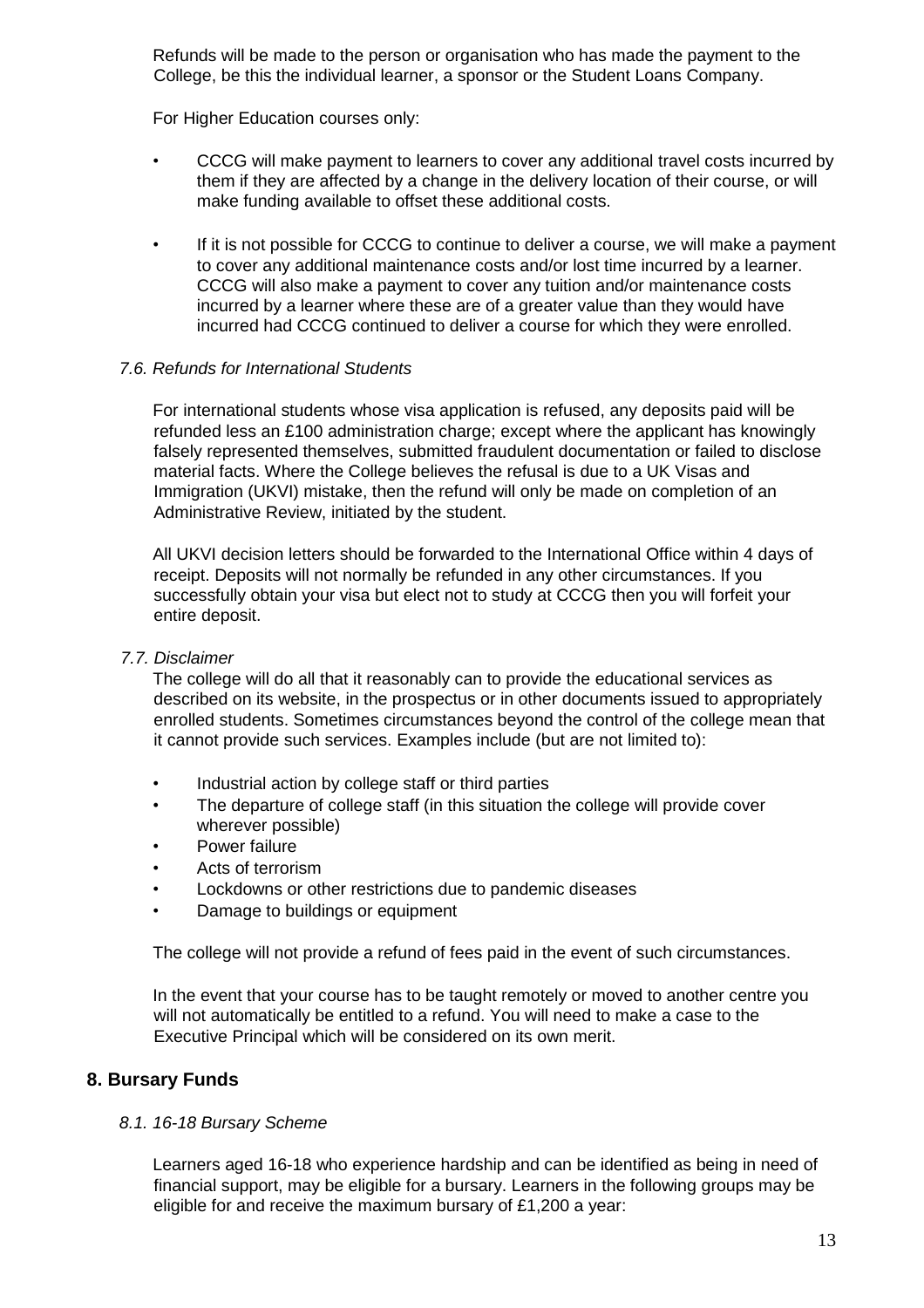- Young people in care.
- Care leavers.
- Young people claiming Income Support or Universal Credit in their own name.
- Disabled young people who receive both Employment and Support Allowance and either Disability Living Allowance or Personal Independence Payment in their own name.

To receive the maximum bursary, the learner's course must last 30 weeks or more. For courses of less than 30 weeks, a pro-rata amount will be calculated based on the length of the course. Payments are dependent on good attendance and punctuality standards.

Students on apprenticeship programmes, or paid learning or training, cannot get a bursary. However, students on a traineeship programme are not paid so they are eligible.

Other students facing genuine financial difficulties may be awarded a bursary at the discretion of the college.

The college reviews its approach to the distribution of bursary funds on an annual basis to ensure that the funds are allocated to best support learners facing genuine financial hardship. Bursary payments are made dependent on individual learners maintaining acceptable levels of attendance and progress.

#### *8.2. AEB Discretionary Learner Support Funds*

Adults funded through the GLA or ESFA AEB may be eligible for support through the Discretionary Learner Support Fund (dLSF). There are two strands at CCCG: Hardship funding, which is general financial support for financially disadvantaged learners to support participation; and childcare funding for learners aged 20 or older on the first day of learning who are at risk of not starting or continuing learning because of childcare costs. Eligibility rules apply. Eligible co-funded learners will have the cost of their learning topped up by the value of the course fee from the dLSF.

#### *8.3. Advanced Learning Loans Bursary Fund*

Learners funded by an Advanced Learning Loan may be eligible for support through the Loans Bursary Fund. This fund is to provide support for eligible learners with hardship & childcare fees. Funding rules emphasise that priority is to be given to vulnerable groups, but can also be used to help other disadvantaged learners. Assessment of learner needs is required and learners will be means-tested. Evidence that learners are in receipt of the loan is required. Loans bursary funding cannot be used "to cover costs and charges for items without which a learner could not complete their course."

## **9. Implications**

#### *9.1. Financial Implications*

This policy has significant impact on college income, and estimates of its cost are made during the annual budgeting process. There is a balance between fee income remitted or uncollected, and the associated increase in demand for free grant-funded courses. Calculations in have shown the net effect to be positive.

#### *9.2. Equality Implications*

Many of the group's learners, particularly those with protected characteristics, are economically disadvantaged and find payment of college fees difficult. This policy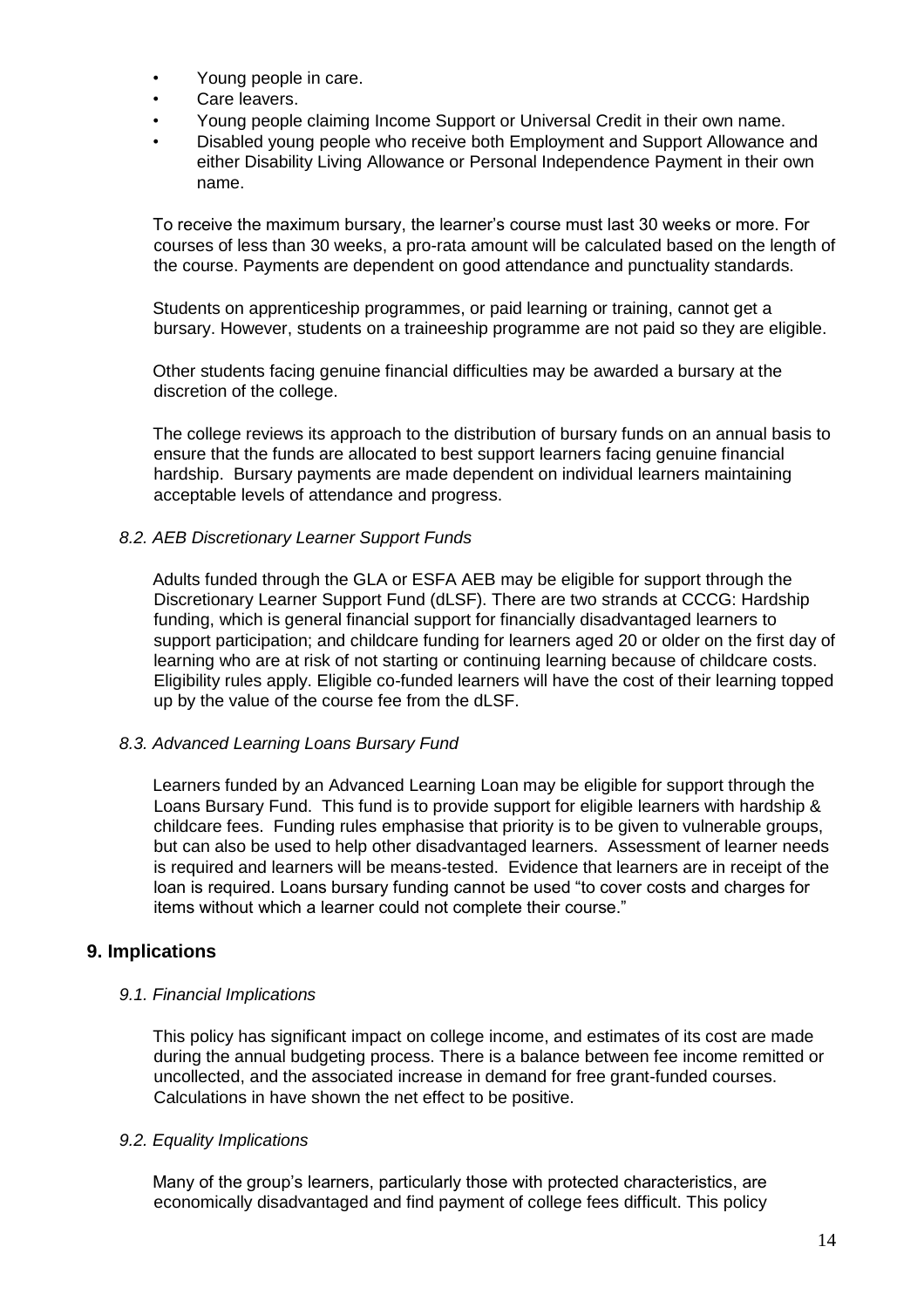endeavours, within the funding rules which govern the Group's operations, to mitigate this. It does this through the Free Tuition Policy, whereby all funded learners up to Level 2 are free of charge. Free tuition is believed to have a considerable positive impact on access. We also make provision for payment plans where fees are unavoidable.

Note, however, that a comprehensive analysis of the equality impact of fees would be a complex piece of research, and has not been carried out.